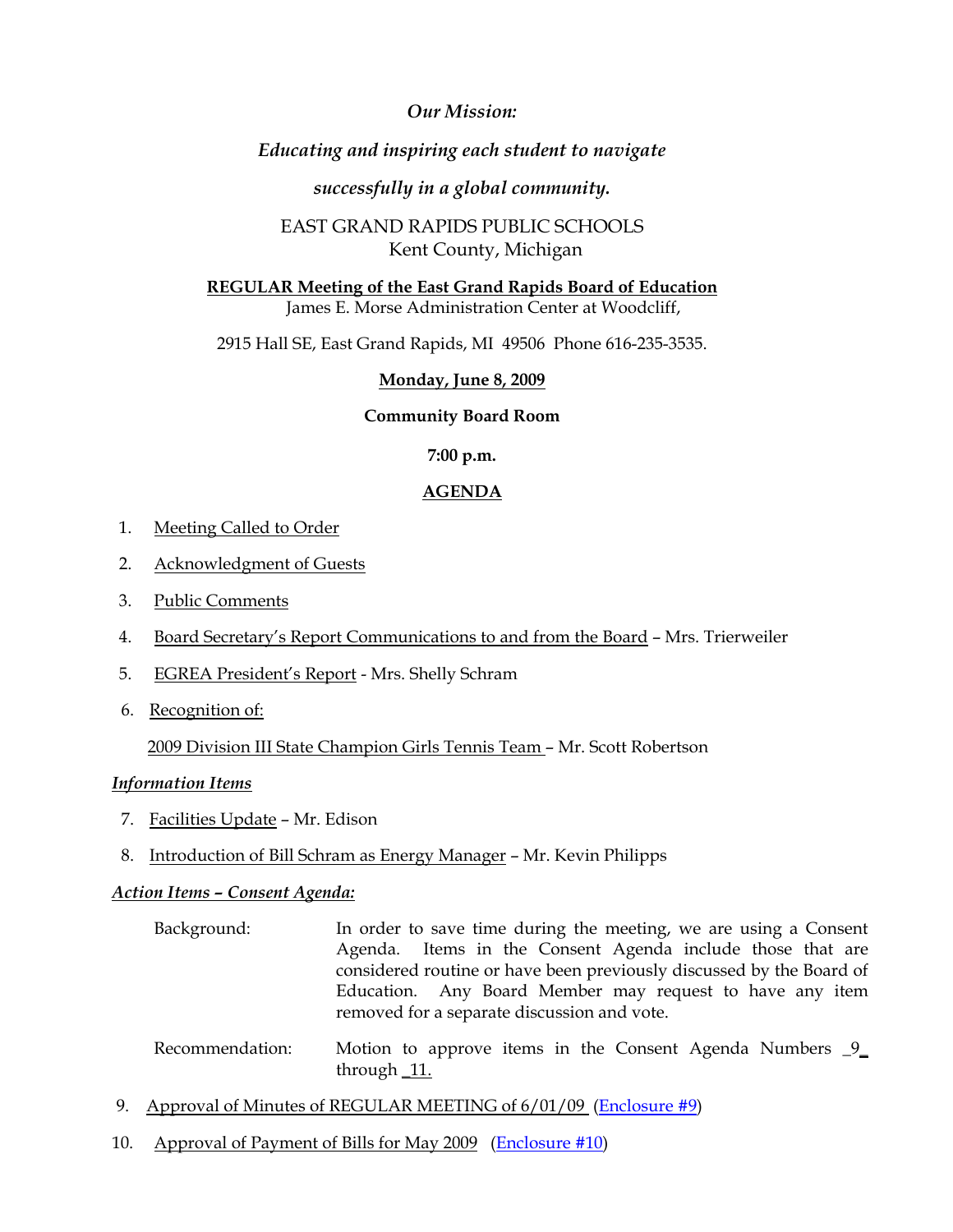### 11. Second Reading and Approval of Revised Policy #8331 (Bullying) [\(Enclosure #11\)](http://www.egrps.org/district/boardofed/Enclosures/060809/Enc11.pdf)

| Background:     | The Board had a first reading of revised Policy #8331 (Bullying) at the<br>Board of Education meeting on May 18, 2009. |
|-----------------|------------------------------------------------------------------------------------------------------------------------|
| Recommendation: | Motion to approve revised Policy #8331 (Bullying), as recommended<br>by the Policy Committee and Superintendent.       |

#### *Other Action Items:*

### 12. Approval of 2009-2010 General Fund Budget ([Enclosure #12](http://www.egrps.org/district/boardofed/Enclosures/060809/Enc12-15.pdf))

 Background: The Board of Education is required to adopt a budget for the General Fund for 2009-2010 prior to June 30, 2009. Our process has been ongoing since last September. The Finance Committee has reviewed the final document.

### Recommendation: Motion to approve the 2009-2010 General Fund Budget as presented.

- 13. Approval of the 2009-2010 Budgets for Food Service and Athletics [\(Enclosure #13\)](http://www.egrps.org/district/boardofed/Enclosures/060809/Enc12-15.pdf)
	- Background: The State of Michigan requires separate budgets for Food Service and Athletics.
	- Recommendation: Motion to approve the 2009-2010 Budgets for Food Service and Athletics per Enclosure #13.
- 14. Approval of the 2009-2010 Budget for Debt Retirement ([Enclosure #14](http://www.egrps.org/district/boardofed/Enclosures/060809/Enc12-15.pdf))
	- Background: The State of Michigan requires an individual budget for Debt Retirement.
	- Recommendation: Motion to approve the 2009-2010 Budget for Debt Retirement per Enclosure #14.
- 15. Approval of the 2009-2010 Budget for the Sinking Fund [\(Enclosure #15\)](http://www.egrps.org/district/boardofed/Enclosures/060809/Enc12-15.pdf)

| Background: | The State of Michigan requires an individual budget for the Sinking |
|-------------|---------------------------------------------------------------------|
|             | Fund.                                                               |

 Recommendation: Motion to approve the 2009-2010 Budget for the Sinking Fund per Enclosure #15.

### 16. Approval of a State Aid Loan Resolution ([Enclosure #16](http://www.egrps.org/district/boardofed/Enclosures/060809/Enc16.pdf))

| Background: | The district borrows annually from the State to ensure positive cash |
|-------------|----------------------------------------------------------------------|
|             | flow in the General Fund. This loan is required due to the fact that |
|             | district State Aid payments do not begin until October.              |
|             |                                                                      |

 Recommendation: Motion to approve the attached resolution authorizing the district to borrow funds in anticipation of State Aid.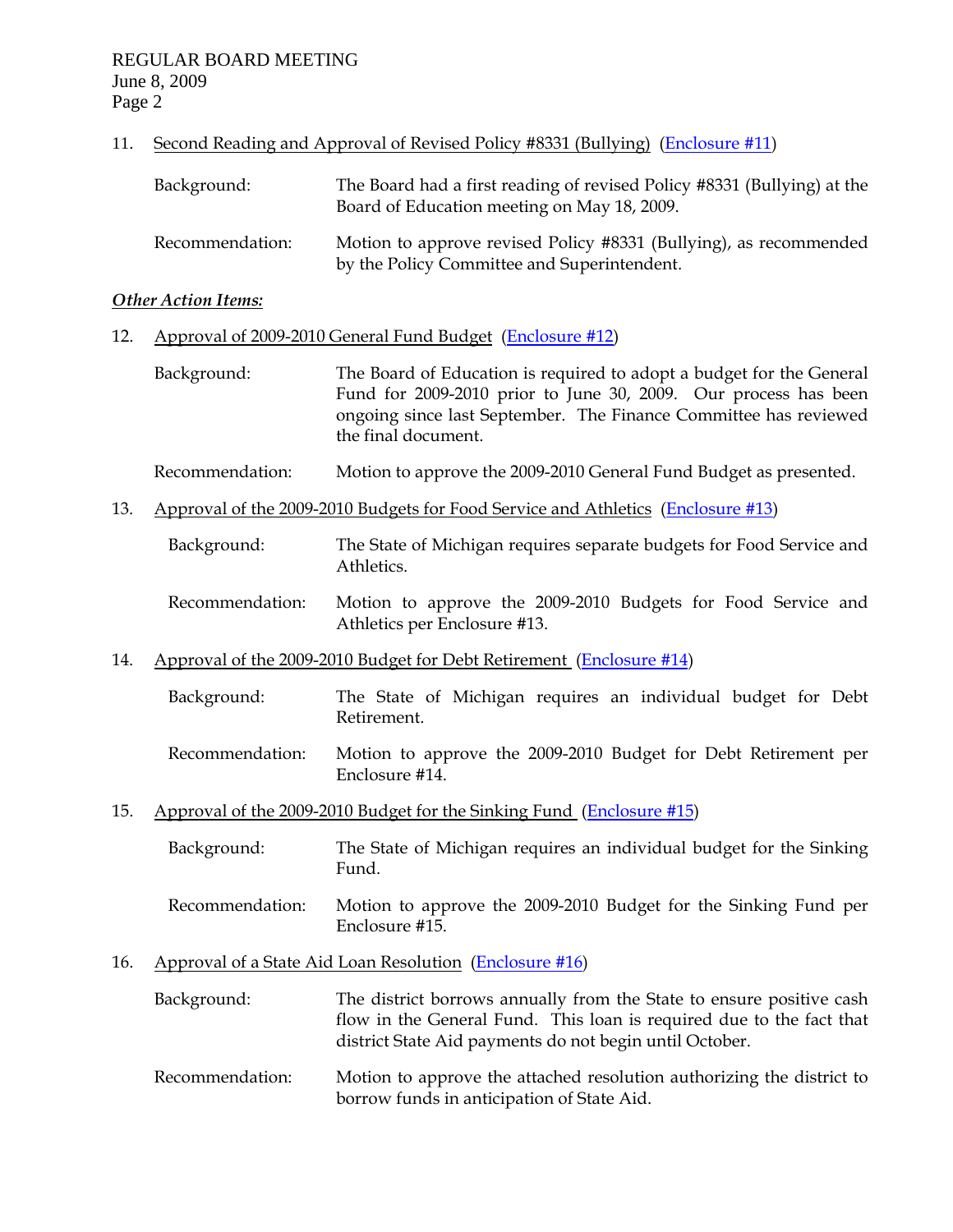### 17. Approval of Food Service Management Contract ([Enclosure #17](http://www.egrps.org/district/boardofed/Enclosures/060809/Enc17.pdf))

- Background: The district's contract for Food Service management services expires at the end of this fiscal year. The district in conjunction with the Michigan Department of Education requested bids for our Food Service management services. Chartwells, Inc. was the lone bidder. The proposed contract has been approved by the Michigan Department of Education and reviewed by the Finance Committee, which recommends accepting the bid and proposed contract.
- Recommendation: Motion to accept the bid and related contract from Chartwells, Inc. to provide Food Service management services as presented in Enclosure #17.

### 18. Approval of Social Studies Curriculum

- Background: The Social Studies Curriculum was presented to the Curriculum Advisory Team on May 11, 2009 and to the Board of Education on May 18, 2009.
- Recommendation: Motion to approve the Social Studies Curriculum as presented at the May 18, 2009 Board meeting and recommended by the Assistant Superintendent of Instruction and the Superintendent.

### 19. Approval of World Language Curriculum

- Background: The World Language Curriculum was presented to the Curriculum Advisory Team on May 11, 2009 and to the Board of Education on May 18, 2009.
- Recommendation: Motion to approve the World Language Curriculum as presented at the May 18, 2009 Board meeting and recommended by the Assistant Superintendent of Instruction and the Superintendent.

#### *Administrator Reports*

- 20. Superintendent
	- A. Reflections on the School Year
	- B. Lead Team Lead Team Retreat
	- C. Superintendent Goals 2009-2010
- 21. Assistant Superintendent of Business
- 22. Assistant Superintendent of Instruction
	- A. Countywide Diversity Kick-Off August 27, 2009 Forest Hills PAC
	- B. Summer Learning Opportunities